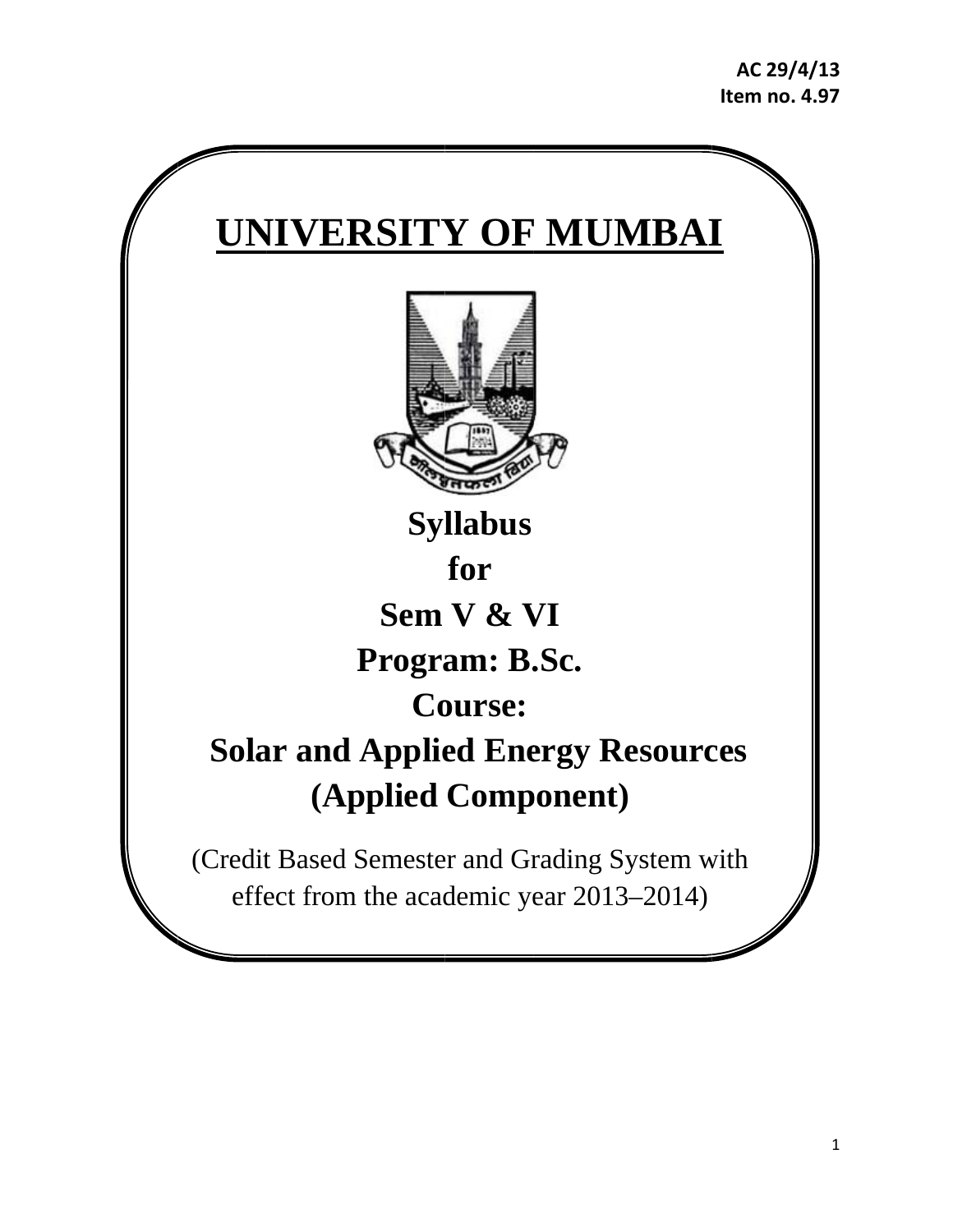| <b>USACSE501</b> | <b>Fundamentals of Energy and Solar Energy</b> |                                                                                                       | No of<br><b>Credits</b> | Lectures/W<br>eek |
|------------------|------------------------------------------------|-------------------------------------------------------------------------------------------------------|-------------------------|-------------------|
| <b>Units</b>     |                                                | <b>Fundamental of Energy – Science</b><br>and Technology, Energy<br><b>Conversion, energy storage</b> | $\mathbf{2}$            | 4                 |
|                  | $\mathbf H$                                    | <b>Solar Energy-Basic</b>                                                                             |                         |                   |
|                  | Ш                                              | <b>Solar Thermal System</b>                                                                           |                         |                   |
|                  | IV                                             | <b>Solar Photovoltaic System</b>                                                                      |                         |                   |

# **SEMESTER V**

**Theory** 

| <b>Practicals</b> |                    |  |  |
|-------------------|--------------------|--|--|
| <b>USACSE5P1</b>  | $\mathcal{A}$ EP-J |  |  |

# **SEMESTER VI**

#### **Theory**

| <b>USACSE601</b> | <b>Applied Energy Resources</b> |                                                                                                                       | No of<br><b>Credits</b> | <b>Lectures/W</b><br>eek |
|------------------|---------------------------------|-----------------------------------------------------------------------------------------------------------------------|-------------------------|--------------------------|
| Units            |                                 | <b>Wind Energy</b>                                                                                                    |                         |                          |
|                  | Н                               | <b>Biomass Energy</b>                                                                                                 |                         |                          |
|                  | Ш                               | <b>Geothermal Energy</b>                                                                                              | $\overline{2}$          |                          |
|                  | IV                              | <b>Small Hydro Resources, Emerging</b><br><b>Technologies, Miscellaneous Non-</b><br><b>Conventional Technologies</b> |                         |                          |

**Practicals** 

| ----------                           |             |  |  |  |
|--------------------------------------|-------------|--|--|--|
| <b>ISACSE6P1</b><br><b>USACSE6PI</b> | - JALI<br>. |  |  |  |

The revised syllabus under the credit based grading system in the subject of **Solar and Applied Energy Resources**(Applied Component) for Third Year B.Sc. Physics (Single/Twin major subject) will be implemented from the academic Year 2013-14.

 The scheme of examination in the subject of **Solar and Applied Energy Resources** (Applied Component) will be as follows: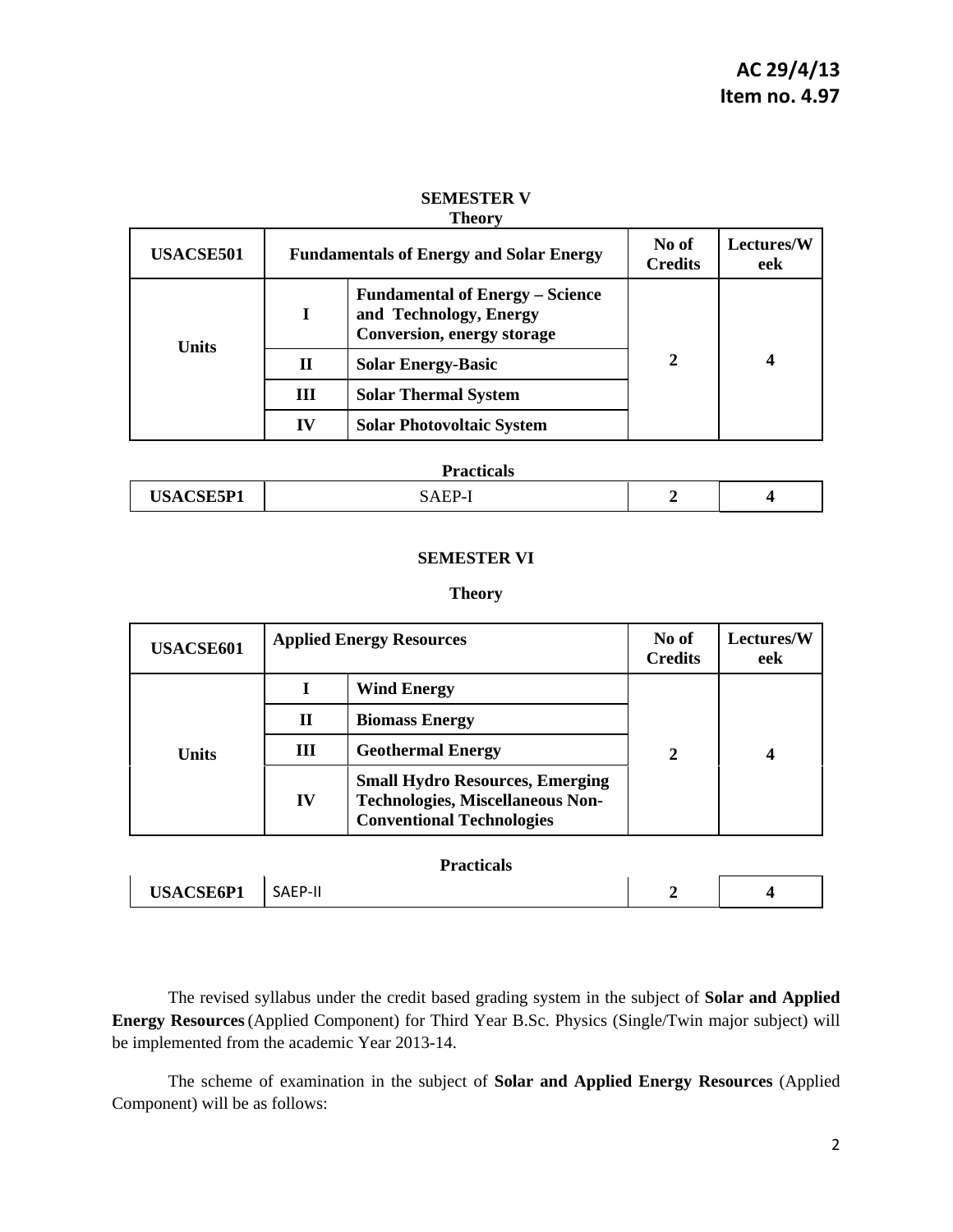### **Semester V & VI : Theory**

# **Course Code: USACSE501 & USACSE601**

# **(A) Internal Examination: 40 marks**

| Sr.            | Particulars                                                            | <b>Marks</b> |
|----------------|------------------------------------------------------------------------|--------------|
| N <sub>o</sub> |                                                                        |              |
|                | One Class Test/case study/online examination to be conducted in the    | 20           |
|                | given semester                                                         |              |
| 2              | One assignment based on the curriculum to be assessed by the teacher   |              |
|                | concerned                                                              |              |
| 3              | Active Participation in routine class instructional deliveries.        | 05           |
|                | Overall conduct as a responsible learner, communication and leadership |              |
|                | qualities in organizing related academic activities                    |              |

# **(B) External Examination : 60 marks**

- Duration of each Theory paper will be of two and half hours.
- Each theory paper shall consist of five questions, one from each unit and the fifth question will be from all the units. All questions are compulsory and will have internal choice.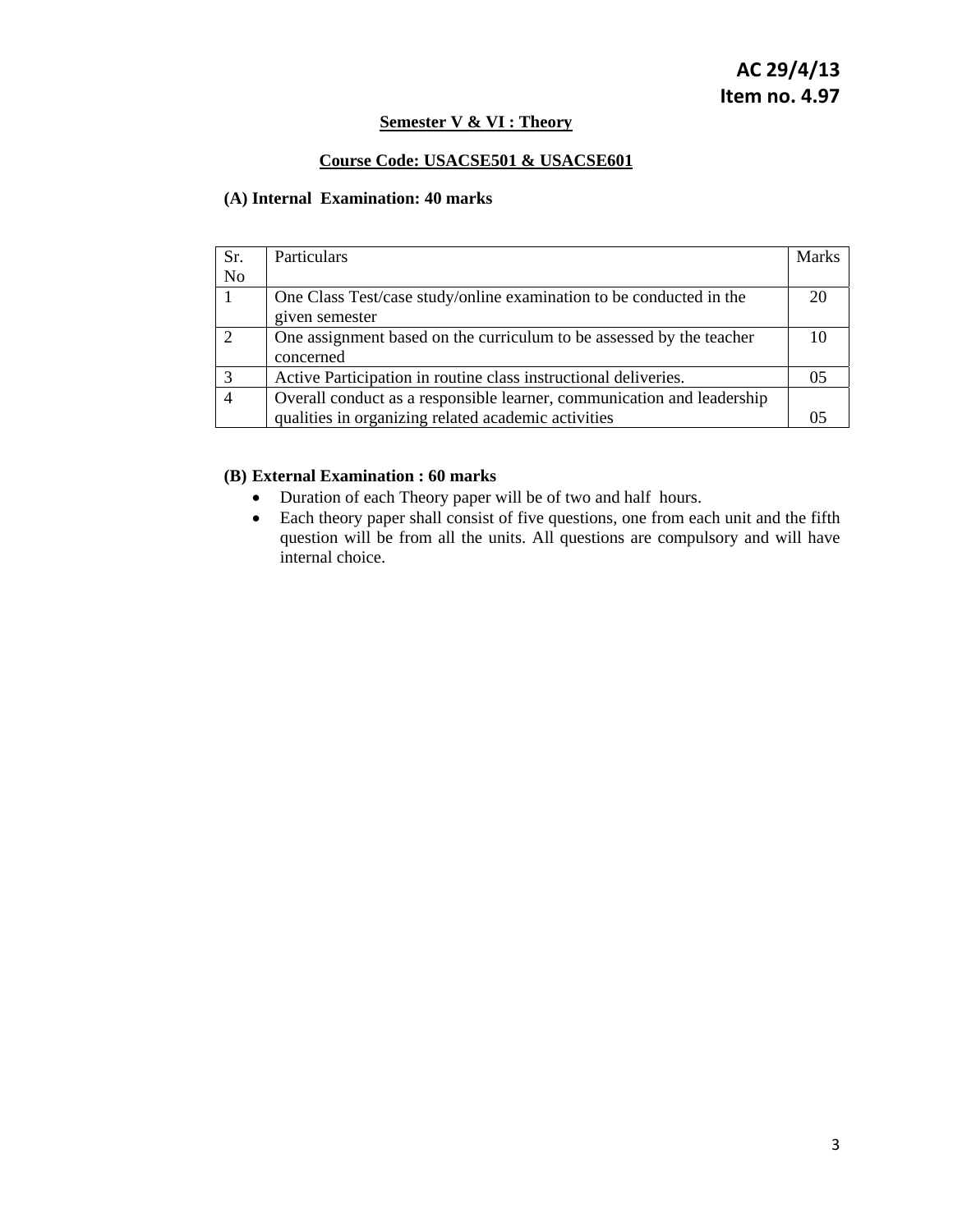# **Semester V & VI : Practical**

# **Course Code: USACESE5P1 & USASE6P1**

There will not be any internal examination for practical. The External examination will be conducted as per the following scheme by the respective colleges and the marks will be forwarded to the University:

| Sr. No. | Particulars of External Practical Examination | Marks  |
|---------|-----------------------------------------------|--------|
|         | <b>Laboratory Work</b>                        | Eighty |
|         | Journal                                       |        |
|         | Viva                                          |        |
|         | <b>TOTAL</b>                                  | 100    |

### **Total Marks in each semester :**

- Duration of each Practical paper will be of 3 Hours per semester.
- A certified Journal of **Solar and Applied Energy Resources** must contain a minimum of **EIGHT** Experiments in each semester
- Every candidate will be required to perform **ONE** experiment at the semester end practical examination.
- A candidate will be allowed to appear for the Practical Examination only if the candidate submits his/her certified Journal or a certificate from the Head of the Department of Physics stating that the candidate has completed the practical Course of Electronic Instrumentation of the respective semester as per requirements.

Note:

• The problems related to the Units should be solved as illustrations of the concern topics.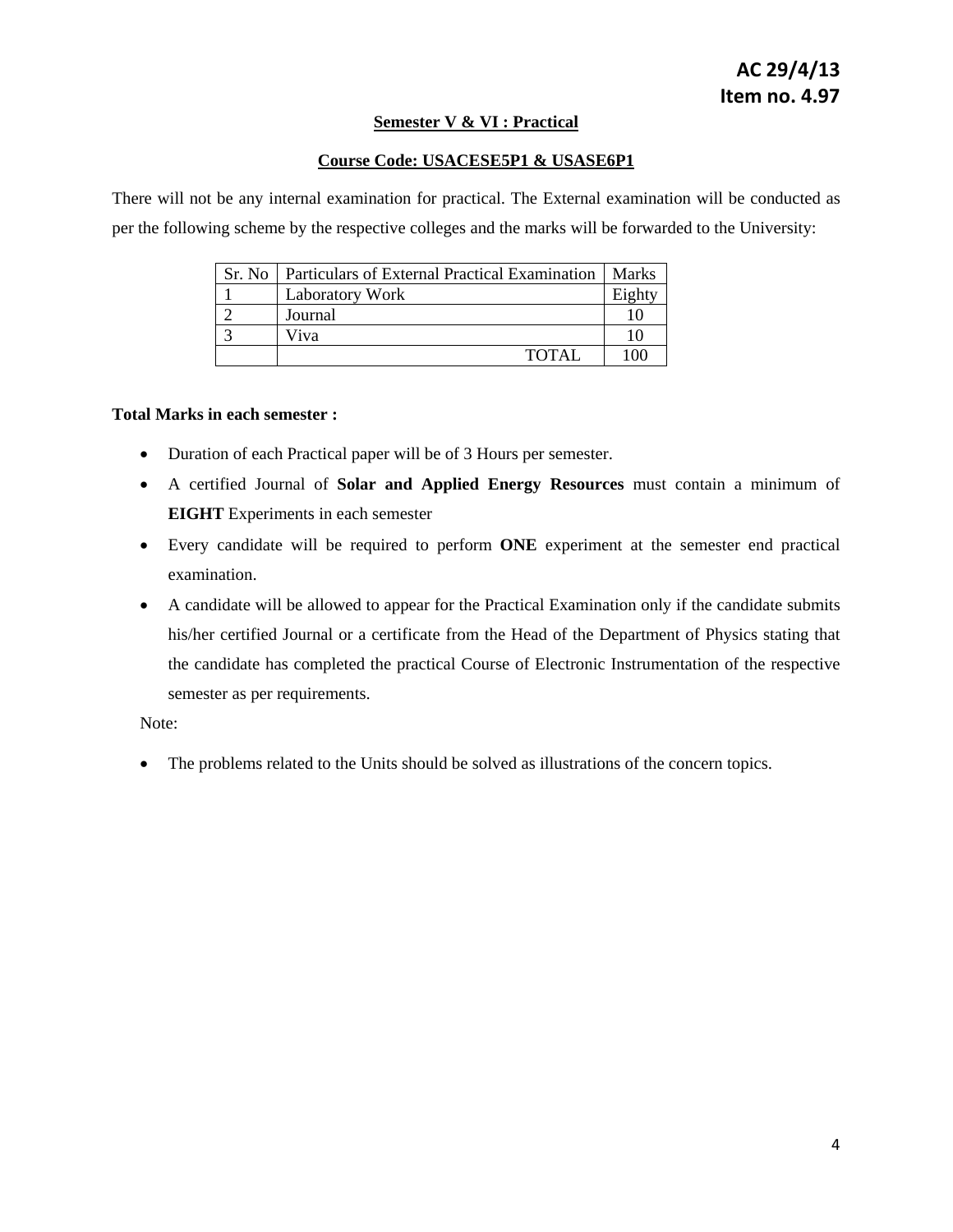# **AC 29/4/13 Item no. 4.97**

# **Semester V**

# **Course Code: USACEI501**

# **Title: Fundamental of Energy and Solar Energy**

Unit 1: (*15 Lectures*)

 **Fundamental of Energy – Science and Technology:** Classification of Energy Resources, Importance of Non-Conventional Energy Sources, Advantages and disadvantages of conventional Energy Sources, Environmental Aspects of Energy, World Energy status, Energy scenario in India.

**Energy conversion:** Salient Features of Energy Conversion Act 2001, Various Aspects of Energy Conversation, Principle of Energy Conversion, General Electrical Energy Conversion Opportunities, Combined Cycle Plants.

**Energy storage:** Necessity of Energy Storage, Energy Storage methods

**Ref-BHK: Chapter 1**: 1.3, 1.5, 1.8, 1.10, 1.13, 1.14; **Chapter 2:** 2.1, 2.2, 2.3, 2.4, 2.5, **Chapter 3:** 3.1, 3.2

**Unit -II (L-15) Solar Energy-Basic:** The sun as a Source of Energy, The Earth, Sun, Earth Radiation Spectrum, Extraterrestrial and Terrestrial radiations, Spectral energy distribution of Solar Radiation, Depletion of Solar Radiation, Measurements of Solar Radiation, Solar Radiation Data, Solar Time, Solar Radiation geometry, Solar Day Length, Empirical Equation for Estimating Solar Radiation, Hourly Global , Diffusion and Beam Radiation on Horizontal surface under cloudless Skies, Solar Radiation on Inclined plane Surface.

**Ref-BHK: Chapter 4**: 4.1, to 4.14,

# Unit- III (L-15)

**Solar Thermal System:** Solar collectors, Solar Water Heater, Solar Passive Space-Heating and Cooling Systems, Solar Industrial Heating Systems, Solar Refrigeration and Air-Conditioning Systems, Solar Cookers, Solar Furnaces, Solar Green House, Solar Dryers, Solar Distillation, 5.11 Solar Thermo-Mechanical Systems.

**Ref-BHK: Chapter 5**: 5.1 to 5.11

**Unit-IV (L-15) Solar Photovoltaic System:** Solar cell Fundamentals, Solar Cell Characteristics, Solar cell Classification, Solar Cell Module Panel and Array Construction, Maximum the Solar PV Output and Local Matching, Maximum Power Point Tracker, Balance of System Components, Solar PV System, Solar PV Applications.

**Ref-BHK: Chapter6**: 6.1 to 6.9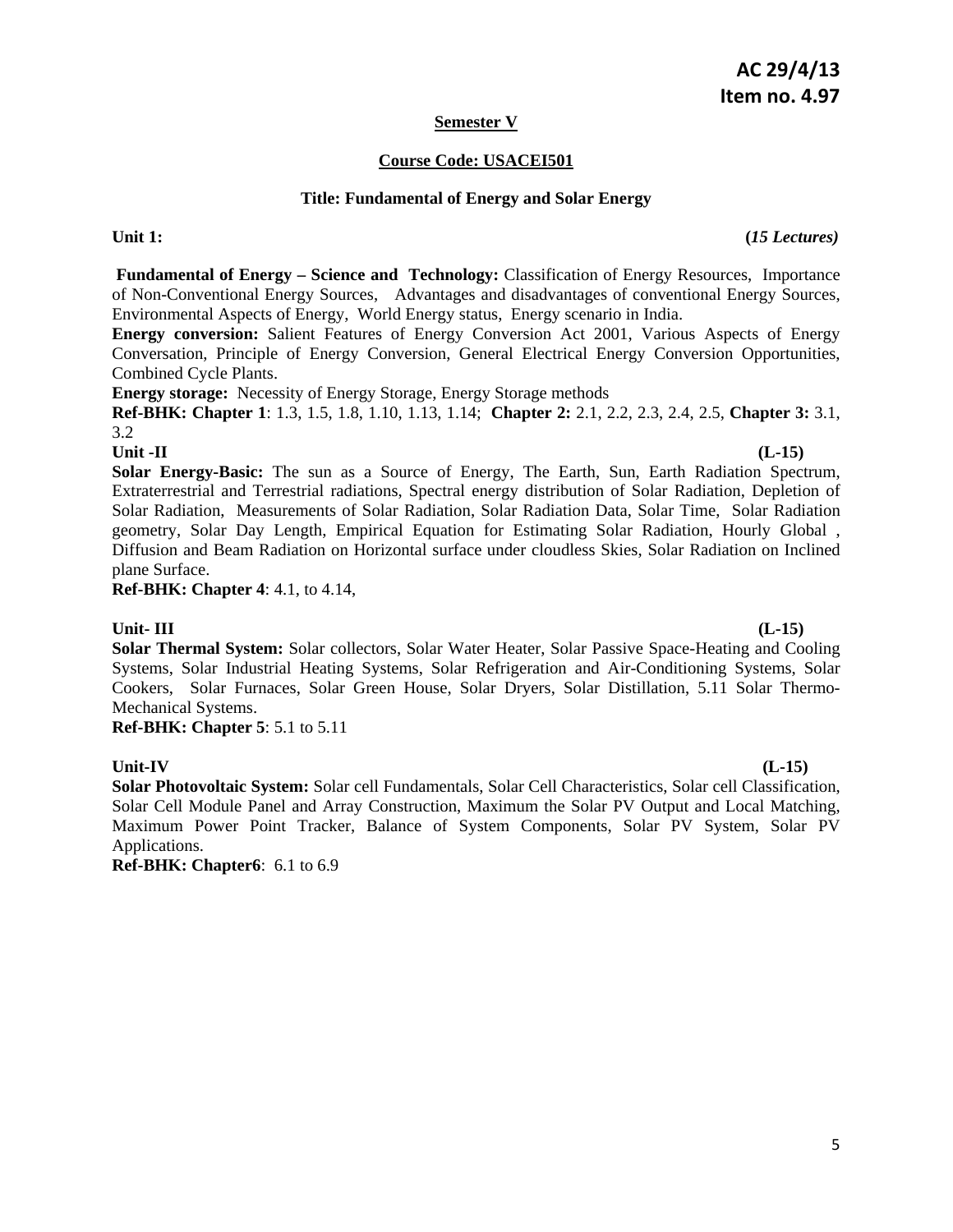# **PRACTICALS (Semester V)**

### **Course Code: USACSE5P1**

- 1. Study of solar cell: Solar radiation measurement using Lux meter
- 2. Study of effect of intensity variation on efficiency of solar cell
- 3. Spectral response of solar cell
- 4. Solar dryer: Construction and performance
- 5. Thermal efficiency of parabolic collector/ Reflector
- 6. Flat plate collector: Construction and Thermal collection
- 7. Photovoltaic Cell: I-V characteristics, O/P variation with temperature
- 8. Scheffler Disc (Reflector)
- 9. Study of various energy units and their conversions.
- 10. Study of charging and discharging of chemical storage batteries.
- 11. Use and study of solar cooker
- 12. Solar cell array construction

### **Optional:**

#### **Projects:**

- 1. Solar radiation and local time
- 2. Solar distillation plant
- 3. Solar power incident on earth surface with respect to sun ray
- 4. Sun tracking

### **Field visits:**

- 1. Visit to Thermal power / Hydro power stations
- 2. Visit to thermal cooking station Shirdi / Mount Abu
- 3. Demonstrations of the experiments related to the topics are encouraged.

#### Main References

- 1. **BHK:** B H Khan- Non-Conventional Energy Resources (Second Edition) Publisher: Tata McGraw-Hill Education Pvt Ltd New Delhi Year 2009
- 2. RM: R Morgan R B Murry- Energy Resources J T MacMillan
- 3. HPG H P Garg Solar Energy, Fundamental and Application, Tata McGraw Hill New Delhi
- 4. Sukhatme S.P. and Nayak J K Solar energy-Principles of Thermal and Collection and Storage, Tata McGraw Hill

Practical:

1. Chetan Singh Solanki- Renewable energy Technologies ( A Practical Guide for Beginners) PHI Learning Pvt Ltd New Delhi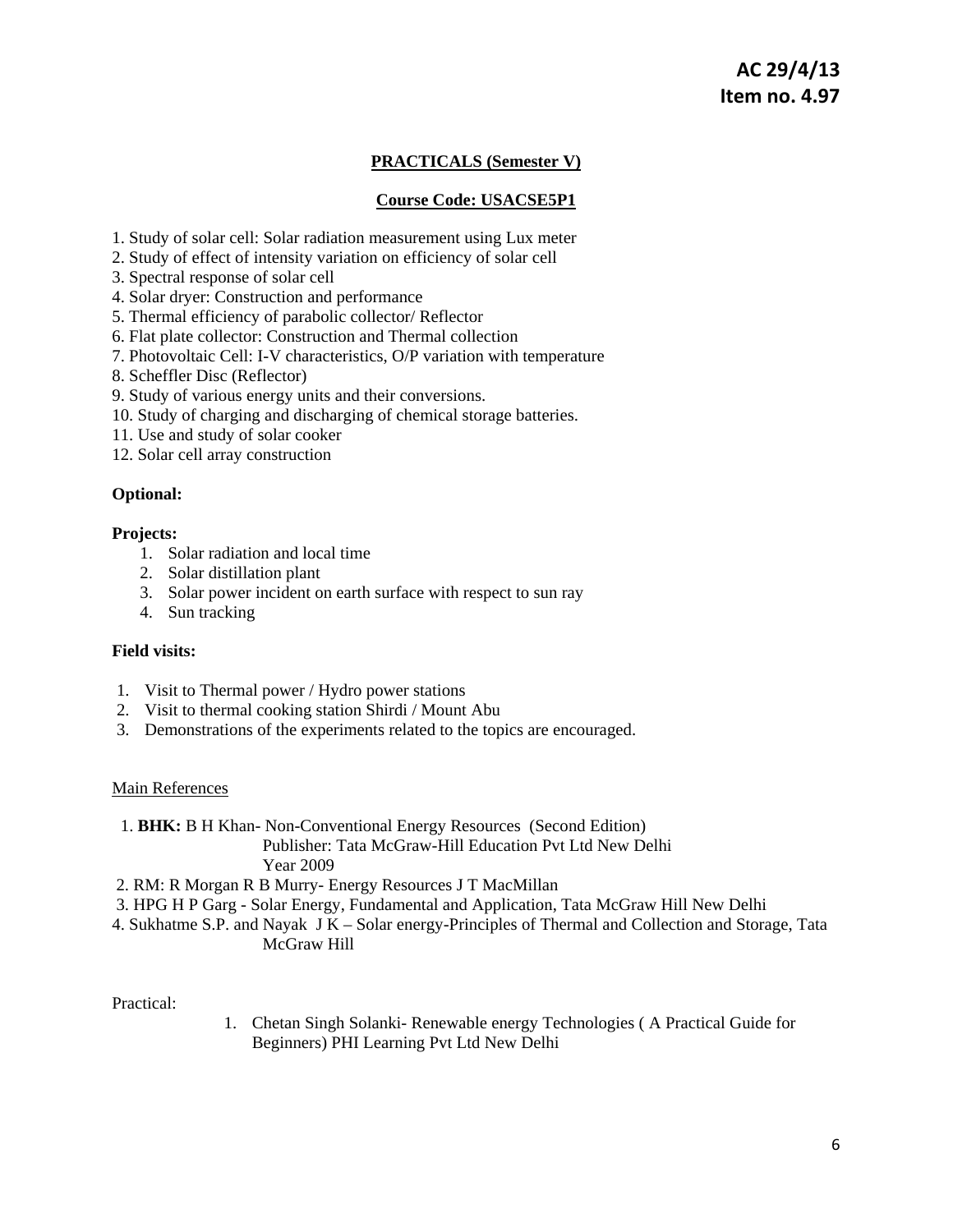# **Semester VI**

# **Course Code: USACEI601**

# **Title: Applied Energy Resources**

Unit-I (L-15) **Wind Energy:** Origin of Winds, Nature of Winds, Wind Turbine Sitting, Major Applications of Wind Powers, Basics of Fluid Mechanics, Wind Turbine Aerodynamics, Wind Turbine type and Their Conversion, Wind Energy Conversion Systems, Wind- diesel Hybrid System, Effects of Wind Speed and Grid Condition, Wind-Energy storage, Environmental Aspects, Wind-Energy Programme in India. **Ref-BHK: Chapter 7**: 7.1 to 7.13

# Unit-II (L-15)

**Biomass Energy:** Photosynthesis Process, Usable Forms of Biomass their Composition, Biomass Resources, Biomass Conversion Technology, Urban Waste to Energy Conversion, Biomass Gasification, Biomass Liquefaction, Biomass to Ethanol Production, Biogas Production from Waste Biomass, Energy Farming, Biomass Energy Programme in India.

**Ref-BHK: Chapter 8**: 8.1 to 8.11

# Unit -III (L-15)

**Geothermal Energy:** Applications, Origin and Distribution of geothermal Energy, Types of Geothermal Resources, Analysis of Geothermal Resources, Exploration and Development of Geothermal Resources, Environmental Consideration, Geothermal Energy in India. **Ocean Energy:** Tidal Wave, Wave Energy, Ocean Thermal Energy

**Ref-BHK: Chapter 9**: 9.1 to 9.7; **Chapter 10**: 10.1 to 10.3

### Unit- IV (L-15)

**Small Hydro Resources:** Advantage and Disadvantage of Small Hydro Schemes, Layout of Macro Hydro schemes, Water Turbines, Turbine Classification, Characteristics and Selection, Generations, Present status .

**Emerging Technologies:** Fuel Cell, Hydrogen Energy.

**Miscellaneous Non-Conventional Technologies:** Magneto Hydrodynamics, Thermo-electrical Power Conversions, Thermionic Power Conversions.

**Ref-BHK: Chapter 11**: 11.1 to11.6; **Chapter 12**: 12.1 to 12.2; **Chapter 13**: 13.1 to 13.3

### Main References

 1. **BHK:** B H Khan- Non-Conventional Energy Resources (Second Edition) Publisher: Tata McGraw-Hill Education Pvt Ltd New Delhi Year 2009

2. RM: R Morgan R B Murry- Energy Resources J T MacMillan

3. HPG H P Garg - Solar Energy, Fundamental and Application, Tata McGraw Hill New Delhi

# **PRACTICALS (Semester VI)**

# **Course Code: USACSE6P1**

1. Wind data measurement and analysis (power)